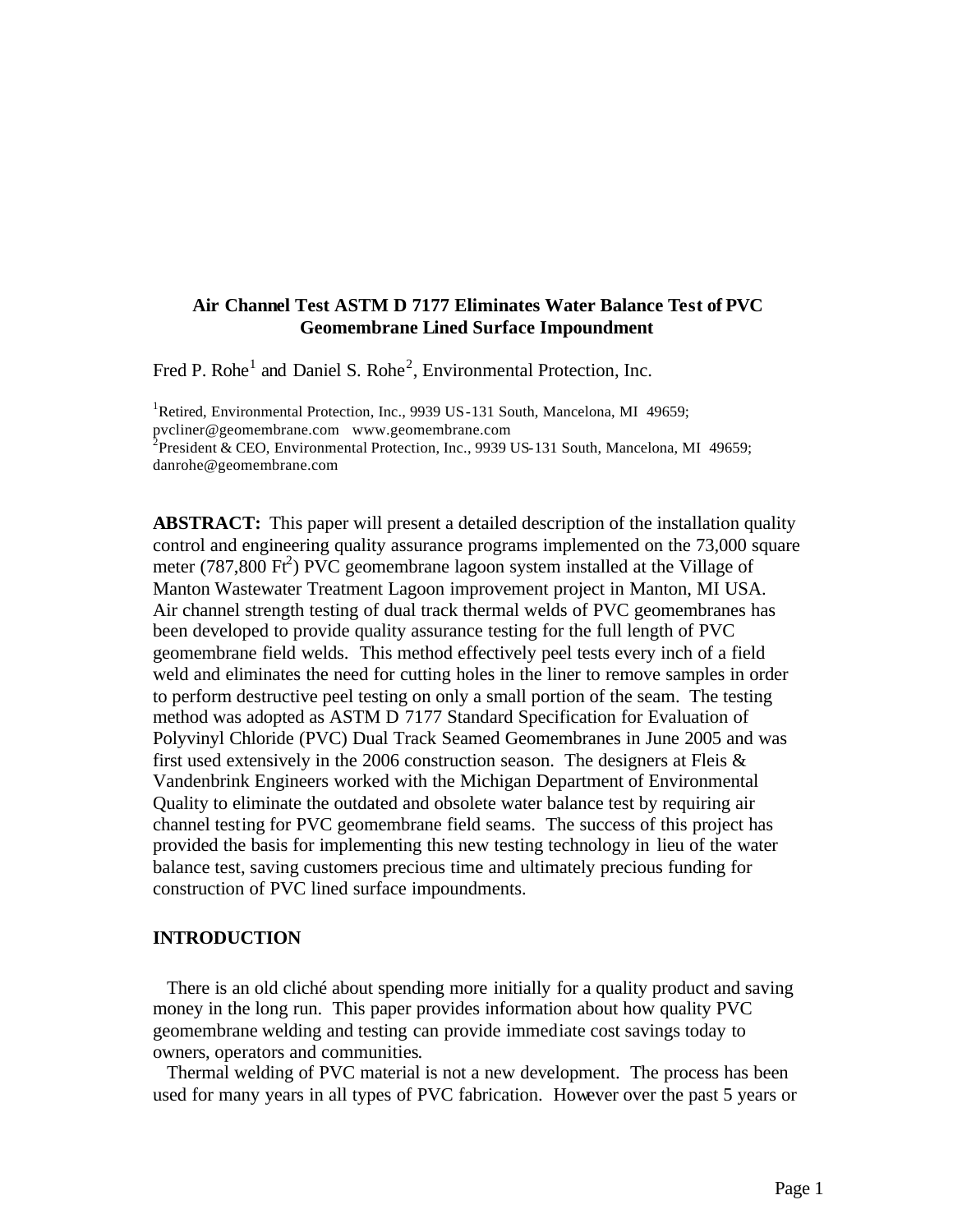so, there have been new developments and improvements in the equipment and techniques for thermal welding of thin, flexible PVC films used as geomembranes. In the process of developing these new techniques and working countless hours in the field with new equipment, it became very apparent to the authors that air channel testing of PVC dual track welded seams was also a strenuous test of the strength and quality of the full length of every weld. While heat welding any thermoplastic geomembrane today is relatively simple, welding long lengths of seam without the slightest imperfection in its peel strength is still quite challenging. This came to light on some of the first projects while developing the se PVC air channel testing techniques. For instance, a field seam that had a destructive sample removed (and that sample passed independent laboratory peel testing) failed when air channel tested along its entire length. A large section of that same tested seam had not bonded completely, had passed air lance testing, but began to split open when air channel tested. It was then that the authors were more convinced than ever that air channel testing of PVC geomembranes could in fact measure the strength, and therefore the quality, of the entire length of a weld.

The authors also discovered that thermal welding long lengths of seam  $(> 60-100M)$ (200 – 300 ft.) that easily passes an air lance test, would invariably fail an air channel test in some small area, unless the operator was thoroughly trained and the welding machine properly set up. Temperature, speed, and contact pressure are critical to developing a consistent weld in any geomembrane. Welding too hot and traveling too fast are the major detriments to the successful, consistent welding of PVC. They also discovered that too much air pressure at very high sheet temperatures would cause failure in an otherwise passing PVC weld. This is not the case in testing HDPE geomembranes.

 Persisting in the ir belief that air channel testing could provide real time strength testing of PVC welds led others into this research and the eventual development of ASTM D 7177 Standard Specification for Air Channel Evaluation of Polyvinyl Chloride (PVC) Dual Track Seamed Geomembranes. This procedure only applies to the air channel strength testing of PVC geomembrane welds. While there have been serious attempts to develop a similar procedure for testing the full length of other thermoplastic geomembrane welds (i.e. HDPE), none have been successful or standardized.

 The Manton project recognized that superior testing of the PVC geomembrane seams by checking both the continuity and strengthwould render a costly and time consuming water balance test unnecessary. (Not to mention that a water balance test does not identify the defect – it only tells you the lagoon is leaking, but not where.) The project specifications required the Minnesota Water Balance Test be conducted, if all the requirements of the air channel testing were not met to the satisfaction of the Owner. The water balance test essentially consists of filling each lagoon with clean water and measuring any change over a 30 day period. Any water level changes are compared against a control to determine the integrity of the lagoon liner system. The control is typically a barrel placed in or near the lined area or a weather station.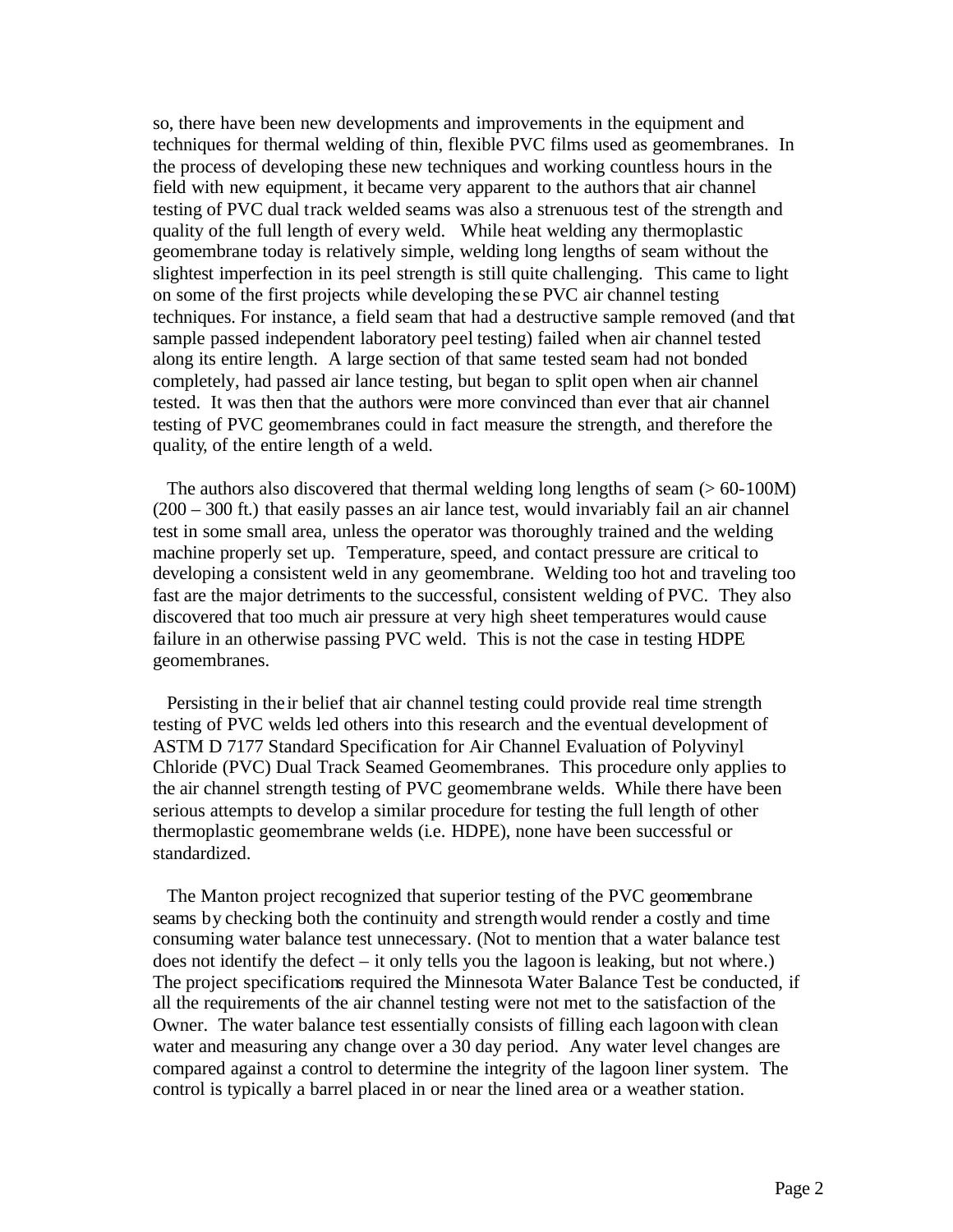Measurements are taken for four weeks and compared with atmospheric gains and losses to determine the lagoon leakage rate. The downside of the water balance test is the cost of the time it takes, as well as the cost of pumping clean water to fill the lagoons to six feet in depth, and then discharge it again.

#### **CASE STUDY**

 The Village of Manton in northwest lower Michigan has a wastewater treatment facility utilizing three ponds. The ponds were originally constructed using clay soil as a liner. In 2006 it became necessary to rehabilitate the lagoons and reduce the amount of leakage from the ponds. Elmer's Crane & Dozer, Inc. of Traverse City, MI USA was selected as prime contractor for the project. They performed all of the earth work on the site.

Elmer's selected Environmental Protection, Inc. (EPI) of Mancelona, MI USA to fabricate and install the PVC geomembrane liner system. STS Consultants, Inc. was retained as the independent third party construction quality assurance (CQA) firm to oversee liner installation and testing.  $73,000 \text{ M}^2$  of  $40 \text{ mil}$  PVC geomembrane was required to completely line the lagoons. EPI fabricated the 40 Mil PVC into panels as large as 1,400  $\dot{M}^2$  (15,000 square feet -75 feet wide & 200 feet long). These large custom sized panels were used to reduce the amount of field seams required.

 The existing lagoon system was made up of three large ponds. The new design would require two of the existing lagoons be renovated to include two settling lagoons (lagoons number two and four) and one aeration basin (lagoon 1a). The third existing lagoon would be removed from service but left intact for future expansion.

 In succession, the lagoons were each drained, dewatered, and sludge removed, then excavated down to the original clay liner. Since this project was a rehabilitation of existing lagoons, the engineer also designed a gas venting system into the subgrade that would allow any gases from organic degradation to vent outside the liner and not be trapped below the liner system. A sand cushion layer was then placed over the clay subgrade in preparation for the PVC geomembrane.

 The sequence was essentially the same for each lagoon. Once the PVC geomembrane was installed and all testing had been completed, the excavation contractor began placing one foot of cover soil over the entire liner system using heavy equipment and GPS guided bulldozers for finish grading. The side slopes were also covered with rip rap to maintain the cover soil and minimize erosion. Once the excavation, liner placement, and cover soil phase was completed, each individual lagoon was placed back into service prior to beginning work on the next lagoon. The use of the air channel strength test instead of the 30 day water balance test also saved a minimum of one month between the completion of one lagoon and the start of draining the next. This sequence allowed the Village of Manton to continue uninterrupted service during the rehabilitation process.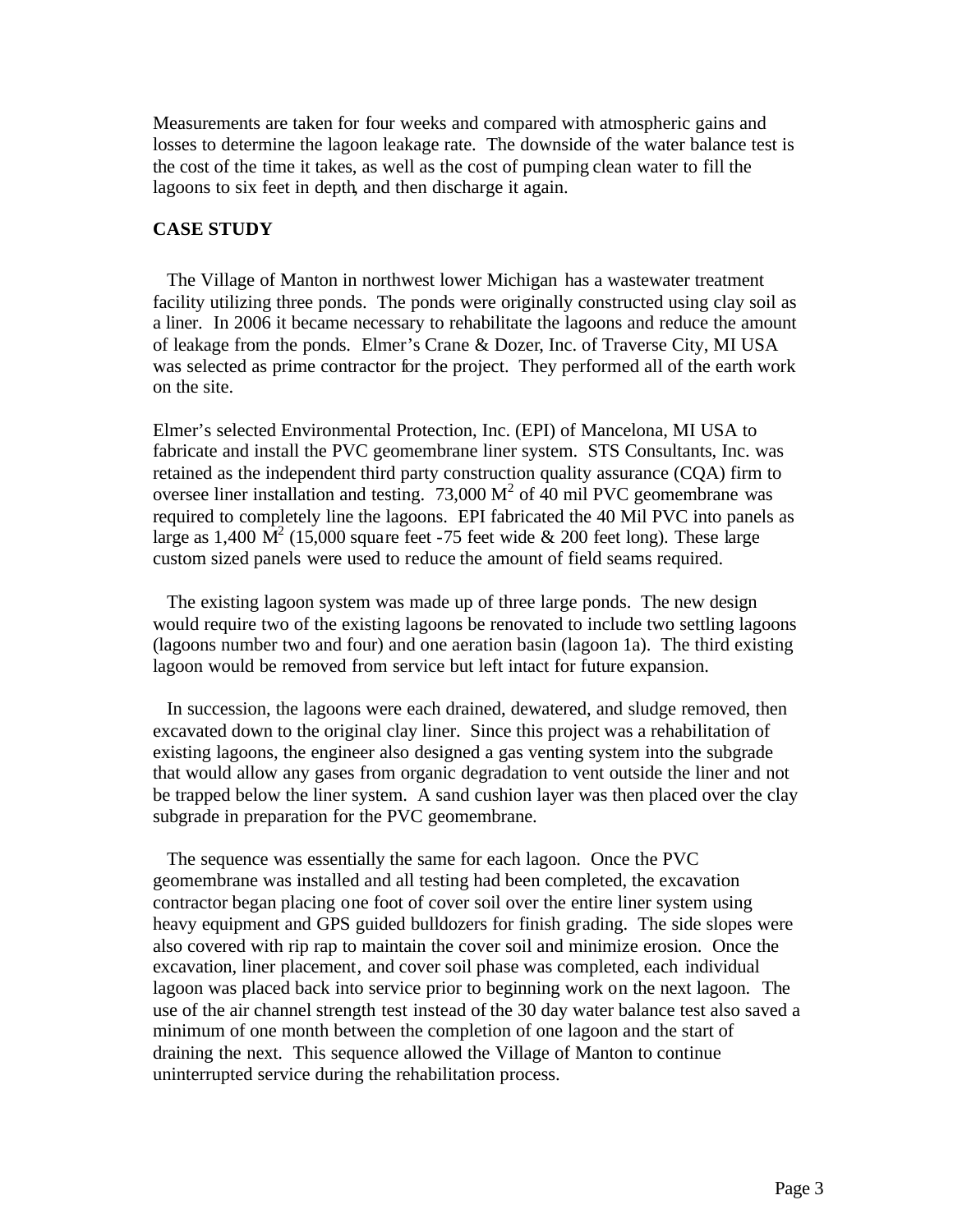#### **WELDING**

 Once the lagoon subgrade was completed, the PVC geomembrane panels were deployed and welded together using Leister Twinny hot air welding machines that produce a dual track weld with an un-bonded air channel between the welds. Fig. 1 provides a close up view of the nip rollers and hot air nozzle that create the two parallel welds with an un-bonded air channel between.

 Prior to production welding, each machine was configured and trial welds were made. Minimum required peel strength was 2.6 kN/M (15 lb/in width) of specimen and the shear strength requirement was 14 kN/M (77.6 lbs/in width). All trial welds and destructive samples were tested according to ASTM D 6392 Standard Test Method for Determining the Integrity of Nonreinforced Geomembrane Seams. There was approximately 3,700 lineal meters (12,000 feet) of field seam



FIG 1: Dual Track Hot Air Welder

produced on this project. The CQA Engineer removed 26 destructive samples  $(>1)$ sample per 150 M of seam). All destructive samples were tested in EPI's lab, and 50% of the samples (13) had a portion also sent to an independent laboratory (TRI / Environmental, Inc., Austin, TX). All samples met specification requirements when tested according to ASTM D 6392.

## **AIR CHANNEL TESTING**

 Air channel testing of the dual track field seams was conducted immediately after the welding was completed and the material had cooled to ambient temperatures. The specifications for this project required all seams be air channel tested according to GRI Test Method GM6. ASTM D 7177 testing requirements specify a minimum pressure for each particular geomembrane sheet temperature. On this project, the ASTM requirements correlated to the GRI GM6 test requirement (GM6 was actually slightly lower than the ASTM requirements.) In addition, the ASTM D 7177 test method will verify seam peel strength, as well as continuity. EPI used the minimum requirements of the ASTM D 7177 method since they were more specific to PVC geomembrane than the requirements of GM6, and provided more confidence to the CQA.

 When the air channel is inflated (FIG. 2) to the appropriate test pressure for the material temperature, a peel stress equivalent to 2.6 kN/m (15 lb/in width) is applied to the interior of BOTH sides of the dual track weld. Thus both welds are being tested at the same moment. The peel stress from the interior of the weld is similar to the stress applied to a test specimen in a tensiometer when it is peel tested from the exterior of the weld channel.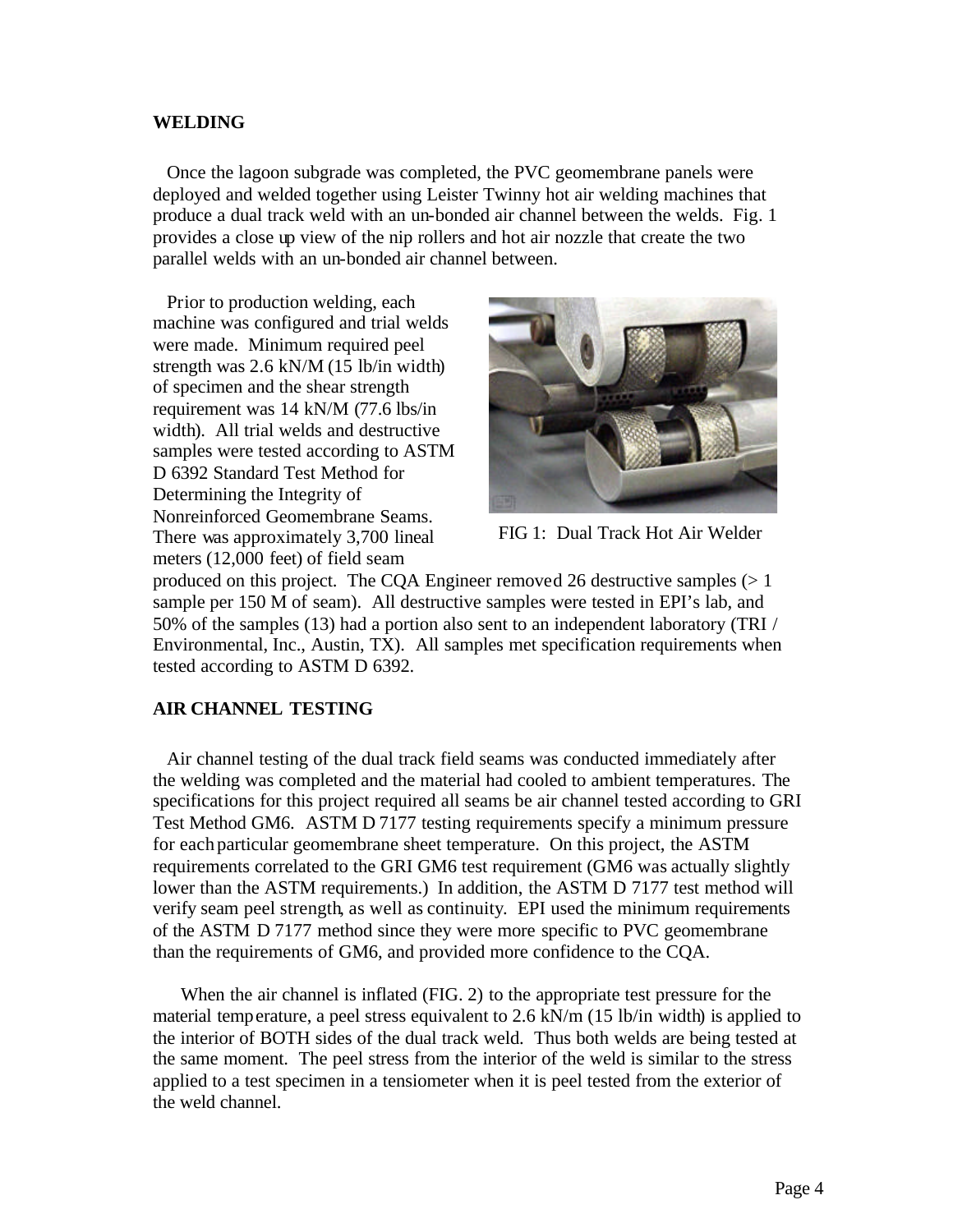

FIG. 2. Exaggerated view of an inflated dual track PVC geomembrane thermal weld produced with a Leister Twinny hot air welder.

 Significant research was done on this test method comparing air channel peel pressures to actual laboratory peel specimen test results. "Air Channel Testing of Thermally Bonded PVC Seams", by Thomas, et al. (2003) describes the testing used to develop the relationships between air pressure in the PVC channel and the temperature of the PVC material at the time of testing. These field tests results were then correlated with laboratory test results to develop a relationship between air channel pressures and peel strength of the weld. Further refinements involved testing in cold temperatures with very stiff material, and testing at very high material temperatures. The resulting information produced the following Table 1 which is referred to in ASTM D 7177:

| <b>Sheet</b>   | <b>Sheet</b>   | Air Pressure<br>Air Pressure |            | <b>Hold Time</b> |
|----------------|----------------|------------------------------|------------|------------------|
| Temperature °C | Temperature °F | KPa                          | <b>PSI</b> | (seconds)        |
| 4.5            | 40             | 345                          | 50         | 30               |
| 7              | 45             | 324                          | 47         | 30               |
| 10             | 50             | 310                          | 45         | 30               |
| 13             | 55             | 290                          | 42         | 30               |
| 15.5           | 60             | 276                          | 40         | 30               |
| 18             | 65             | 262                          | 38         | 30               |
| 21             | 70             | 241                          | 35         | 30               |
| 24             | 75             | 228                          | 33         | 30               |
| 26.5           | 80             | 214                          | 31         | 30               |
| 29.5           | 85             | 193                          | 28         | 30               |
| 32             | 90             | 179                          | 26         | 30               |
| 35             | 95             | 165                          | 24         | 30               |
| 37.5           | 100            | 152                          | 22         | 30               |
| 40.5           | 105            | 138                          | 20         | 30               |
| 43.5           | 110            | 131                          | 19         | 30               |

|  |  |  | Table 1. Pressure Required to Verify 2.6 kN/M (15 lb/in) Peel Strength for PVC |
|--|--|--|--------------------------------------------------------------------------------|
|  |  |  |                                                                                |

 The air channel pressures used for this project were between 138 and 214 KPa (20 psi and 31 psi) and typically on the higher end at 165 to 193 KPa (24 psi to 28 psi). Given the sheet temperatures at the time of the tests, the pressures used would ensure the seam strength of the entire length of seam according to ASTM D 7177. Any seam that did not hold the required pressure was investigated to find the leak point and then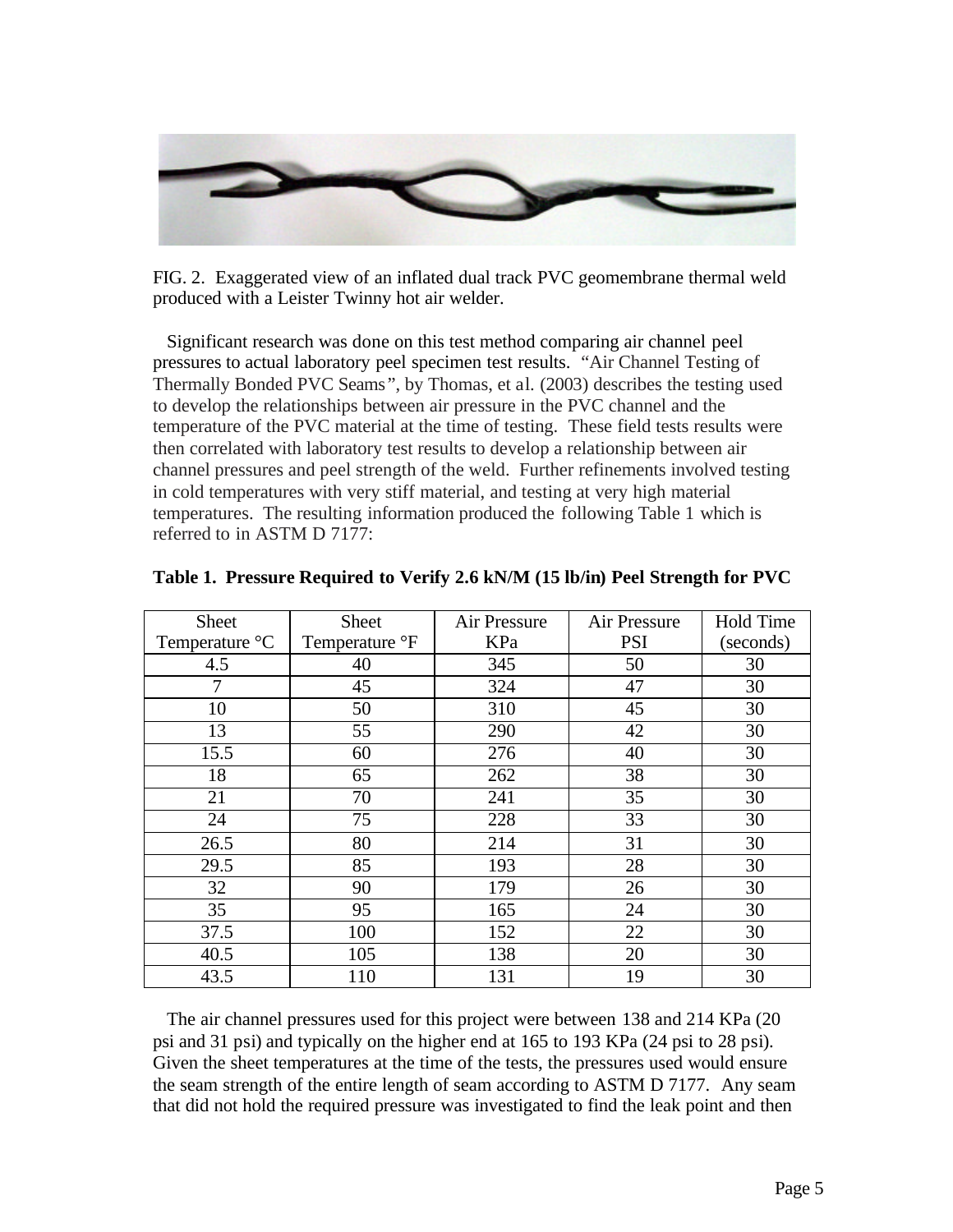tested in each direction from the leak. The leak point was then capped with a repair patch after the air channel testing was completed. That repair patch was then tested using the air lance method according to ASTM D 4437.

 Understanding the relationship of air pressure to material sheet temperature is critical in testing flexible PVC geomembranes. If the pressure is not high enough, the only test is of continuity, so the pressure needs to be high enough to stress the weld in a peel mode. Conversely, if the pressure is too high (which is often the case at very high material temperatures, i.e. above 32 °C) a passing seam can be compromised. With excessive air pressure in the PVC channel at very high sheet temperature, we are expecting the weld to have much higher peel strength than the standard specification requires, and we cause a seam to "fail" an air channel test when it would normally pass a destructive peel test. There is an inverse relationship of material sheet temperature to air channel pressure when testing PVC geomembrane peel strength.

 The ideal scenario would be to have every seam be leak free and without defects over 100% of its length prior to testing. However, the ideal is tough to deliver under field conditions. Rain, dirt, wind, operator error, burn outs… all contribute to problems welding a perfect seam. On this project 71% of the seams were welded and tested over the ir complete length, welded error free, without holes. As operators and equipment improve, this rate will also improve.

# **AIR CHANNEL TESTING "T-SEAMS"**

 ALL field seams must be tested and Tseams can be difficult if not welded properly. T-seams are defined as a point in the seam where three layers of material overlap each other. This occurs at the point that a dual track field weld crosses a factory seam, usually at a 90 degree angle. The PVC geomembrane factory welded panels on this project were made up of strips of PVC material 193 cm (76 inches) wide.

Referring to Fig.3, each panel is made up of 12 strips of 193 cm (76 inch) wide PVC, each 61 M (200 feet) long. The factory seams are vertical in Fig.3. There are eleven factory seams in each panel. The lines shown on Fig. 3 are the field seams. There is approximately 1,200 M (4,000 feet) of simple two panel overlap field seam in this lagoon (the vertical field seams shown). Approximately 400 M



FIG. 3. Panel Layout Dwg – Lagoon 2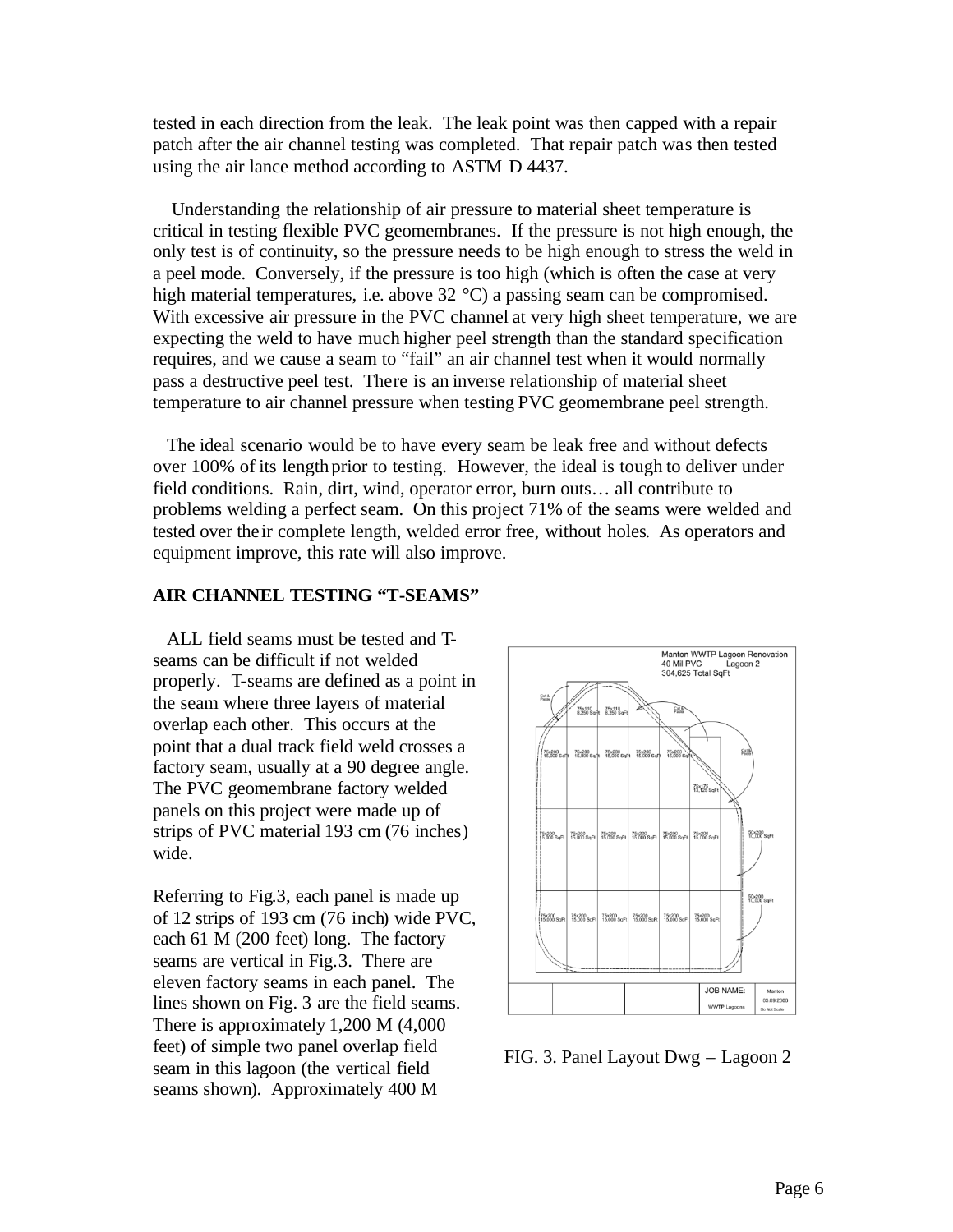(1,225 feet) of seam (the horizontal seams shown in Fig. 3) are typical T-seams where the end of one factory panel over laps the end of another factory panel. Since the



FIG. 4. Specimen from PVC geomembrane T-Seam

factory seams don't normally line up exactly from the end of one panel to the end of the next panel, one of these horizontal seams could have a potential of 146 T's in that weld. There is an additional T-seam created at the end of each field seam. The field T-seam must be specially prepared so that there is no un-bonded edge where the welder crosses the previously welded field seam.

 The air channel test over each "T" requires great care in welding (FIG. 4) in order to eliminate leaks and be able to proficiently perform air channel testing. There is a potential at each "T" to have a very tiny hole at the junction of the three layers of material. This is another key reason why air channel testing of every seam is critical to the integrity of the liner system – finding and eliminating these holes. Special care is taken by the welding technicians when setting up the welder to make sure this type of overlap is completely sealed, so the air channel test can be used to verify strength and continuity of these seams also.

 On this project the factory seams had no loose edge, so the process for welding Tseams in PVC was relatively easy. Slowing the welding machine 's rate of travel allowed the melted PVC material to flow together at the junction of the three layers of material, providing the necessary seal and weld strength. If there is a loose edge on the factory seams, then each loose edge will need to be trimmed, similar to the process used on field welds which intersect other seams. On this project all factory panel end seams were tested over their entire length.

## **CONCLUSIONS**

The downside of the water balance test is the cost of the time it takes, as well as the